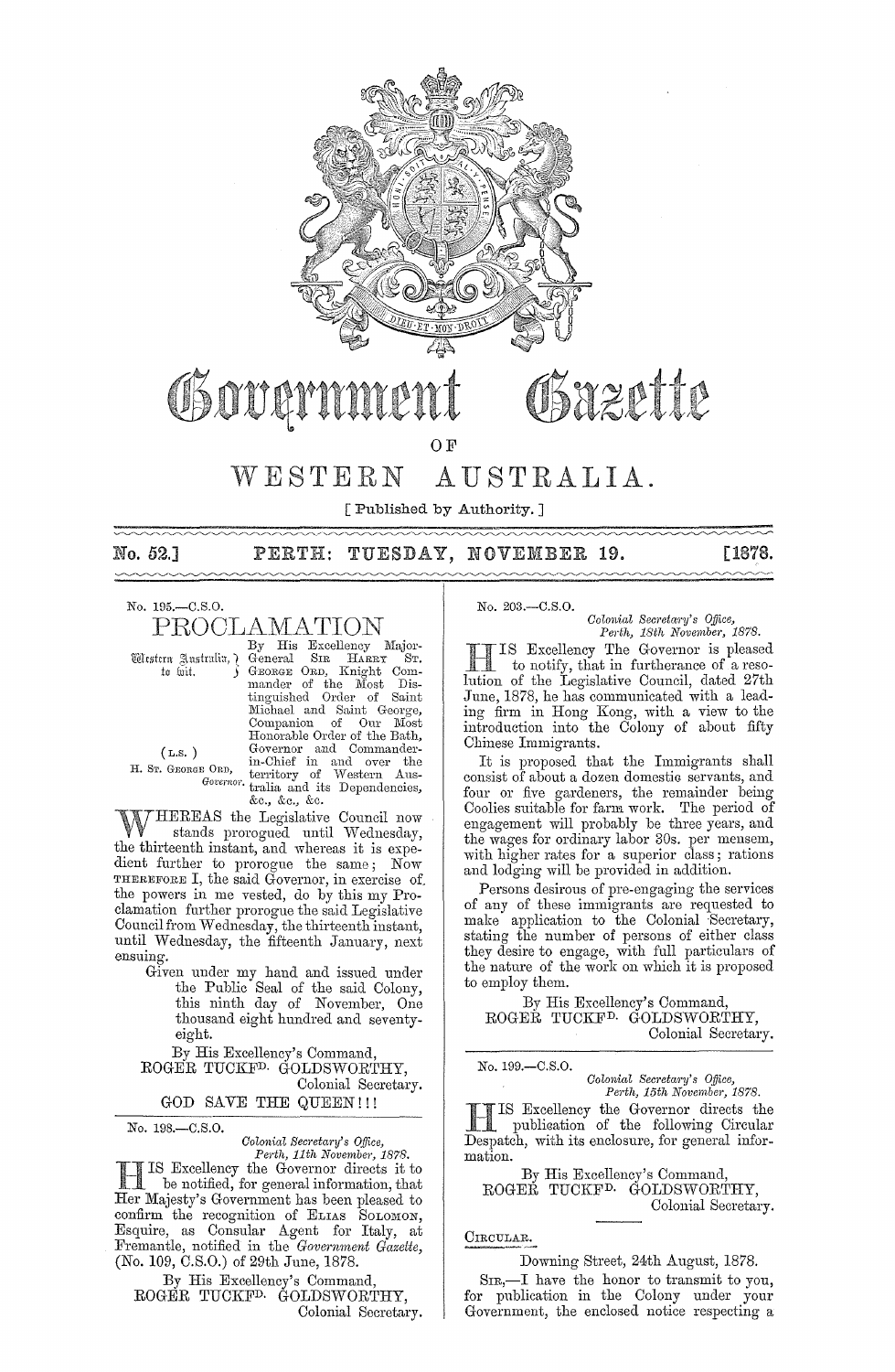Prize of £100 for an Essay on Hydrophobia, its nature, prevention, and treatment, offered by Mr. V. F. Benett Stanford, M.P., and to be awarded by the Royal College of Physicians, London.

#### I have, &c.,

#### M. E. HICKS BEACH.

The Officer Administering the Government of Western Australia.

### PRIZE OF ONE HUNDRED POUNDS FOR AN

#### ESSAY ON HYDROPHOBIA:

ITS NATURE, PREVENTION, & TREATMENT, OFFERED BY

# V. F. BENETT STANFORD, Esq., M.P.,

TO'BE AWARDED BY THE ROYAL COLLEGE OF PHYSICIANS OF LONDON.

Conditions under which the above Prize is to be competed for:-

- (1.) The Essay must be in English, or accom- panied by an English translation. .
	- (2.) '1'he Essay must be delivered to the College on or before January 1st, 1880.
- (3.) Each Essay to be accompanied by a sealed envelope, containing the name and address<br>
of the author, and bearing a motto on the<br>
outside. The same motto to be inscribed<br>
on the Essay.<br>
(4.) The Essay may be the joint production of
- two or more authors.
- (5.) The Essay, if not published by the author within a year, to become the property of the College.
- (6.) The Prize not to be awarded unless an Essay of sufficient merit be presented.

The questions which arc thought by the College

- ie questions which are thought by the College<br>specially to require investigation are :---<br>(a.) The origin and history of outbreaks of<br>Rabies, particularly in the United King-. dom and its dependencies.
	-
	- (b.) The best mode of prevention of Rabies.<br>
	(c.) The characteristics of Rabies during life,<br>
	and the anatomical and chemical changes<br>
	which are associated with the disease in its successive stages, particularly in its commencement.<br>  $(d.)$  The origin of Hydrophobia in man.
	-
	- (d.) The origin of Hydrophobia in man.<br>
	(e.) The chemical and anatomical morbid<br>
	changes observed in the subjects of the<br>
	disease, with special reference to those<br>
	having their seat in the organs of the nervous system, and in the salivary glands.
	- $(f.)$  The symptoms of the disease, particularly of its early stage, as illustrated in well-<br>observed cases.
	- observed cases. *(g.)* The diagnosis of the disease in doubtful cases, from conditions more or less resembling it.
	- (h.) The alleged prolonged latency of the malady.
	- (i.) The efficacy of the various remedies and modes of preventing the disease, which have been proposed, and what plan of treatment, whether prophylactic or cura-tive it would be most desirable to recommend for future trial.

No. 200.-C.S.0.

# *Colonial Secretary's Office,*<br>Perth, 15th November, 1878.

Excellency the Governor directs the  $\Box$ publication of the following Notices to Mariners, for general information.

By His Excellency's Command, ROGER TUCKFD. GOLDSWORTHY,

Colonial Secretary.

# NOTICE TO MARINERS.

NEW LIGHT, LOW ISLANDS, INNER ROUTE TORRES STRAITS.

On and after this date, the Temporary Light at the Low Islands will be replaced by a revolving Dioptric Light of the

third Order. The light which is placed at an elevation of 65 feet above high water level, attains its greatest brilliancy every minute, and is visible from a distance of about 14 miles. The tower is painted white and stands in the centre of the western Islet.

G. P. HEATH, Commander R.N.,<br>Portmaster.

# Portmaster. Department of Ports and IIarbors, Brisbane, 17th September, 1878.

#### NOTICE TO MARINERS.

LIGHT, FLAT TOP ISLAND, PIONEER RIVER.<br>
On and after this date, the Temporary Light on Flat-Top<br>
Island—off the entrance to the Pioneer River—will be replaced<br>
by a fixed dioptic Light of the 4th Order. The light stands at Round-Top Island, between the bearings of N. (4° and 58° W.-<br>and as a red light between the bearings of N.W. westerly, and<br>M. by E. northerly.

x, by *E*, moreoverly,<br>
Yessels from the northward, after passing m. Island and<br>
Yessels from the white light, will be clear of the shoal water off<br>
Shoal Water Point, the reef off Rocky Islet, and the detached<br>
reef betw

G. P. HEATH, Commander R.N., Portmaster.

Portmaster.<br>Department of Ports and Harbors, Brisbane, 26th September, 1878.

Beauvent, Le.N., the Audinfracty Surveyor, has reported navned to 3-fathom patch lying N.W. 65 miles from Shade Point. As this shoat is within the sector of white light, a red sinds will be not be don't light to colour 10

# NOTICE TO MARINERS.

# LEADING LIGHTS, ENDEAVOUR RIVER.

On and after this date, two red lights will be exhibited from above the sheds on Nos. 1 and 2 wharfs at Cooktown, which lights, when in line, lead across the - Bar in the deepest water and through the channel towards No. 1

and unough the channel owards by a measurement of Vessels from the southwards, intending to enter the port at<br>night, will, after passing Blackbird Patch, keep Walker Point<br>open of Monkhouse Fount; and vessels from the nor

G. P. HEATH, Commander R.N. Portmaster.

Department of Ports and Harbors, Brisbane, 14th September, 1878.

 $Hydrographic$  *Notice.* 

[No. 28.]

SOUTH PACIFIC OCEAN.

#### NOTICE No. 42.

#### NEW HEBRIDES .- TANNA ISLAND.

#### PORT RESOLUTION.

The following information relating to changes in the depths<br>and on the shores of port Resolution, Tanna island, caused by<br>earthquakes, are derived from the report of a resident, fur-<br>nished to Commodore A. H. Hoskins, C.B

Two earthquakes have recently taken place at port Resolution, one on the 10th January and the second on the 11th Hebruary, 1878. Previous to the outbreaks the winds had been strong and variable, and the weather hot, with

occurred before.<br>
At the first earthquake a new volcano burst out close to<br>
Author say, between the bay and the old volcano. A wave<br>
about 50 feet high rose and swept the east point of the harbour<br>
and destroyed the nativ

100 yards in length.<br>
At the second earthquake the bottom was again upheaved<br>
for another 50 fathoms, making the entrance of the harbour<br>
very narrow. Across the harbour, a little inside the entrance,<br>
there is now a bar

At about a cable seaward from the west point of the entrance three rocks have been thrown up in a position where formerly there was 11 fathoms water.

A high hill near the rock named Cook's pyramid, on the west side of the entrance, fell into the sea, and has made a new point of land; and Cook's pyramid has been raised about 40 fect.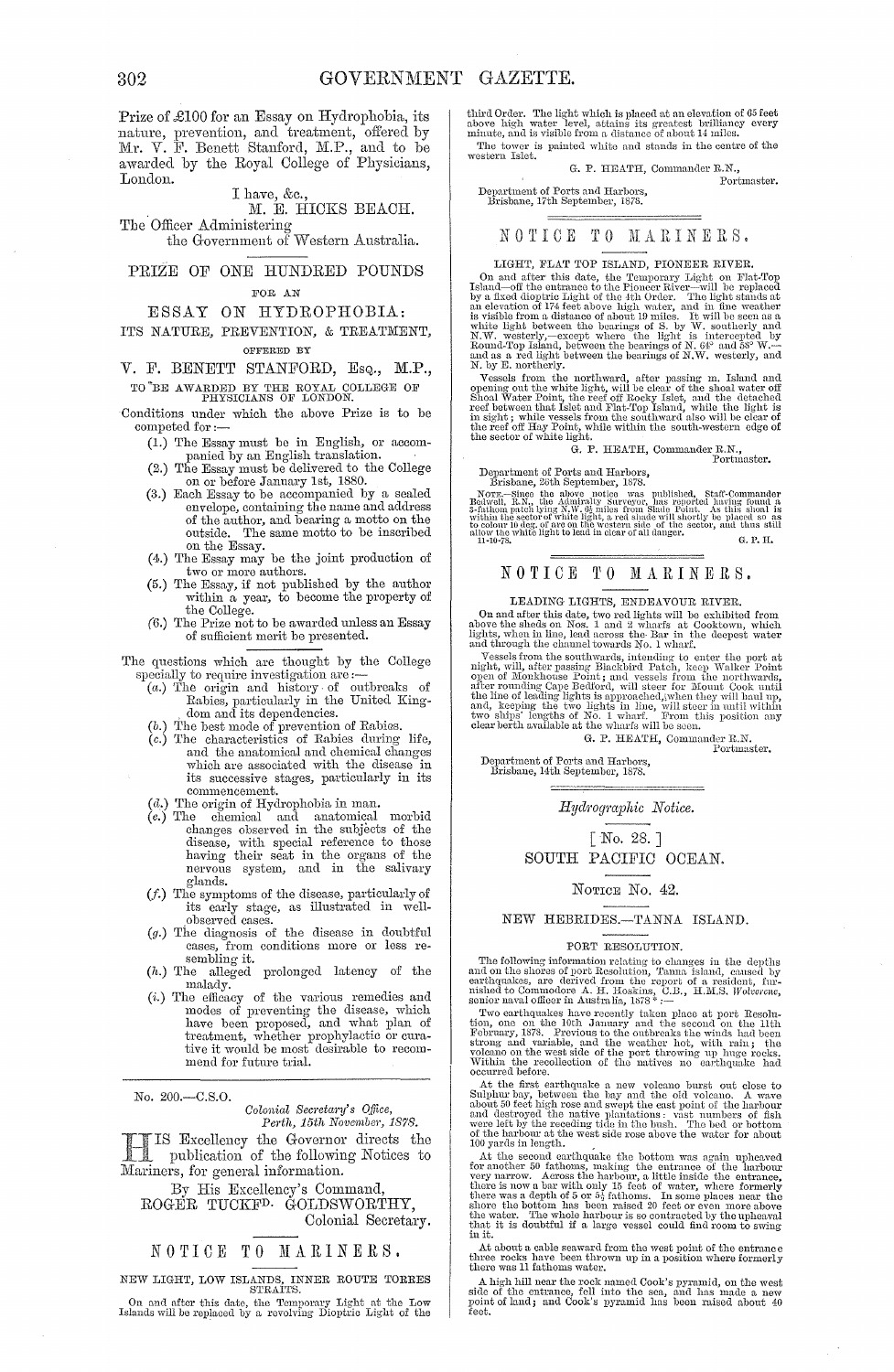A patch of discolored water about a cable in extent, probably a shoal formed by the earthquakes, has since been seen about  $2$  miles North of the port.

On the west side of the island the shock was scarcely felt, and there was no tidal wave.

Hydrographic Office, Admiralty, London,<br>Sth August, 1878.

 $*$   $See$  admirally charts :—New Caledonia, New Hebrides, and Loyalty islands, No. 1389; port Resolution, No. 1508, scale  $m\!=\!6$  inches. Also, Findlay's South Pacific directory, 3rd edition, pages  $0$ 2,  $0$ 3.

### Hydrographic Notice.  $[No. 29.]$ SOUTH PACIFIC OCEAN. NOTICE No. 43.

NEW BRITAIN-ST. GEORGE CHANNEL.\*

Information has been received regarding obstructions to navigation in St. George Channel (between New Britain and New Ireland) caused by volcanic eruptions. $\dagger$ 

New Treating) caused by volcaint erupholis.<br>The members formed at the Indian of February last three craters formed at the foot of Mother and Daughter mountains, on the east side of Blanche bay, north-east coast of New Bri

matup or neuterson is<br>nind, in the entrance of the ony. The German steam wessel Pacific experienced difficulty in<br>proceeding through St. George Channel a few days after the<br>eruption, as fields of pumice stone covered the

\* See Admiralty Charts:—Pacific ocean, south-west sheet, No. 789; Anstralia, northern portion, No. 2750 $a$ ; plan of Anchorages in New Hinnover, New Ireland and New Britain, No. 764; also, Hydrographic Indieses, Pacific Oc notices, Pacific Ocean, bound in the contract No. 35 of 1878.<br>
To 15 of 1877.<br>
Tunited States Hydrographic Notice No. 35 of 1878.

NOTICE TO MARINERS.

 $\lceil$  No. 106.  $\rceil$ AUSTRALIA-SOUTH COAST.

### INVESTIGATOR STRAIT.

(1) INTENDED LIGHT ON ALTHORPE SOUTH ISLAND. With reference to Notice to Mariners, No. 133 of 27th September, 1877, on the intended exhibition of a light from the southern Althorpe island :-

**Expansion has been received from the Government of** South Australia that, owing to unforeseen difficulties, the date of exhibition of this light has been postponed.

Further Notice will be given before it is exhibited.

#### RIVOLI BAY.

 $\begin{tabular}{ll} & \textbf{A} & \textbf{B} \\ \textbf{(2)} & \textbf{REVOLYING LIGHT ON PENGUIN ISLAND.} \\ \textbf{The Government of South Australia has given Notice, that on and after 1st October, 1875, a light will be exhibited from a lighthouse recently erected on Penguin island, at the north end of Rivoll Bay.} \end{tabular}$ 

or two may. The light will be a flashing white light showing a flash every ten seconds, elevated 80 feet above the sea, and should be visible in clear weather from a distance of about 12 miles.

can value and a usual convert manipulation of the light tower and keeper's dwelling are painted white.<br>
Position approximate, lat. 37° 30' 35" S., long. 140° 1' 15" E.<br>
By Command of their Lordanian.<br>
FREDE, J. BVANS,<br>
Hud

Hydrographic Office, Admiralty, London,<br>6th August, 1878.

This Notice affects the following Admiralty Charts :-The Section and the point of the property of the Michael (1) Australia, southern portion, No. 2750*b*; gulfs of 5t. Vincent and Spencer, southern sheet, No. 2389*a*; also, Admiralty List of Lights in South Africa, Austral

vol. 1, 1500, page 114.<br>
(2) Anstralia, southern portion, No. 2759b; Guichen bay to Glenelg<br>
river, No. 1015; and plan of Rivoli bay, No. 1067; also Admiralty List of<br>
Lights in South Africa, Australia, &c., 1878, No. 240b

#### NOTICE TO MARINERS.

## [No. 107.] NEW ZEALAND.

#### MIDDLE ISLAND-EAST COAST.

#### FIXED LIGHT AT TIMARU.

The Government of New Zealand has given Notice, that on<br>Ist July 1878, a light would be exhibited from a lighthouse<br>recently erected at Timaru, on the east coast of Middle Island.<br>The light is a *fixed* white light of the

The lighthouse, 30 feet high, is built of wood and painted stone colour.

Position, lat., 44° 23' 30" S., long. 171° 18' 35" E.

Also, that on the exhibition of this light the fixed red light, formerly shown from the harbour master's office at Timaru, would be discontinued.

(All bearings are Magnetic. Variation  $16^{10}_{2}$  Easterly in 1878.) By Command of their Lordships,<br>FREDE. J. EVANS,<br>Hydrographer. Hydrographer.

Hydrographic Office, Admiralty, London,<br>9th August, 1878.

This Notice affects the following Admiralty Charts:—New Zealand islands, No. 1312; and Ninety miles beach to Otago, No. 2532; Also, Admiralty List of Lights, South Africa, East Indies, &c., No. 320a; and New Zealand Pilot

No. 173.-C.S.O.

Colonial Secretary's Office,<br>
Perth, 11th October, 1878.<br>
NENDERS (in duplicate, endorsed "Tender<br>
for (as the case may be) Mail,") will be received at this Office until noon of Friday, the 29th of November, 1878, for the conveyance of the<br>undermentioned Mails for one, two, or three years, viz.:-

- 1. From Vasse to Warren River (Brockman's) vid Lower Blackwood, and vice versa, twice a month, on horseback.
- From York to Youndegin, and vice versa, vid Dangin, Carrolling, and Mount Stirling, once a week, on horseback.
- $\mathcal{B}$ . From Gingin to Yatheroo, and vice versa, once every four weeks, on horseback.
- From Bannister to Wandering, and vice 4. versa, three times a month, on horseback.
- From Champion Bay to Cheangwa, and 5. vice versa, once a month, on horseback.

The arrival and departure of the Mails will be subject to instructions from the Postmaster General, and liable to alteration at any time during the year.

Two approved sureties will be required to<br>join the Contractor in a guarantee for the due fulfilment of the duties contracted to be performed.

Special Forms of Tender, with conditions attached, may be had on application to the various Resident Magistrates, and at the General Post Office, Perth; and no tender will be entertained unless rendered on the prescribed form.

The Government will reserve to themselves the right to terminate the Contract at any time

by giving three months' notice.<br>The Government do not bind themselves to accept the lowest or any Tender.

Further information may be had on application to the Postmaster General.

By His Excellency's Command, ROGER TUCKF<sup>D.</sup> GOLDSWORTHY, Colonial Secretary.

Appointments.

#### (Under the Act 35 Vic., No. 3).

IS Honor the Chief Justice has been IS Honor the Chief Justice has been<br>pleased to appoint Joseph Thomas<br>Shaw of Geraldton, Solicitor, William Francis<br>Brennan of No. 84 King Street, Sydney, New<br>South Wales, Solicitor, William Field Barrett<br>of No. 6 Collins S laide, Master of the Supreme Court of South Australia, Commissioners to administer Oaths and to take and receive Affidavits, Declarations, &c., to be used in the Supreme Court of Western Australia; also to take acknowledgments of Deeds executed by married women.

#### JAMES COWAN,

Master Supreme Court.

Supreme Court Office, Perth, 13th November, 1878.  $\zeta$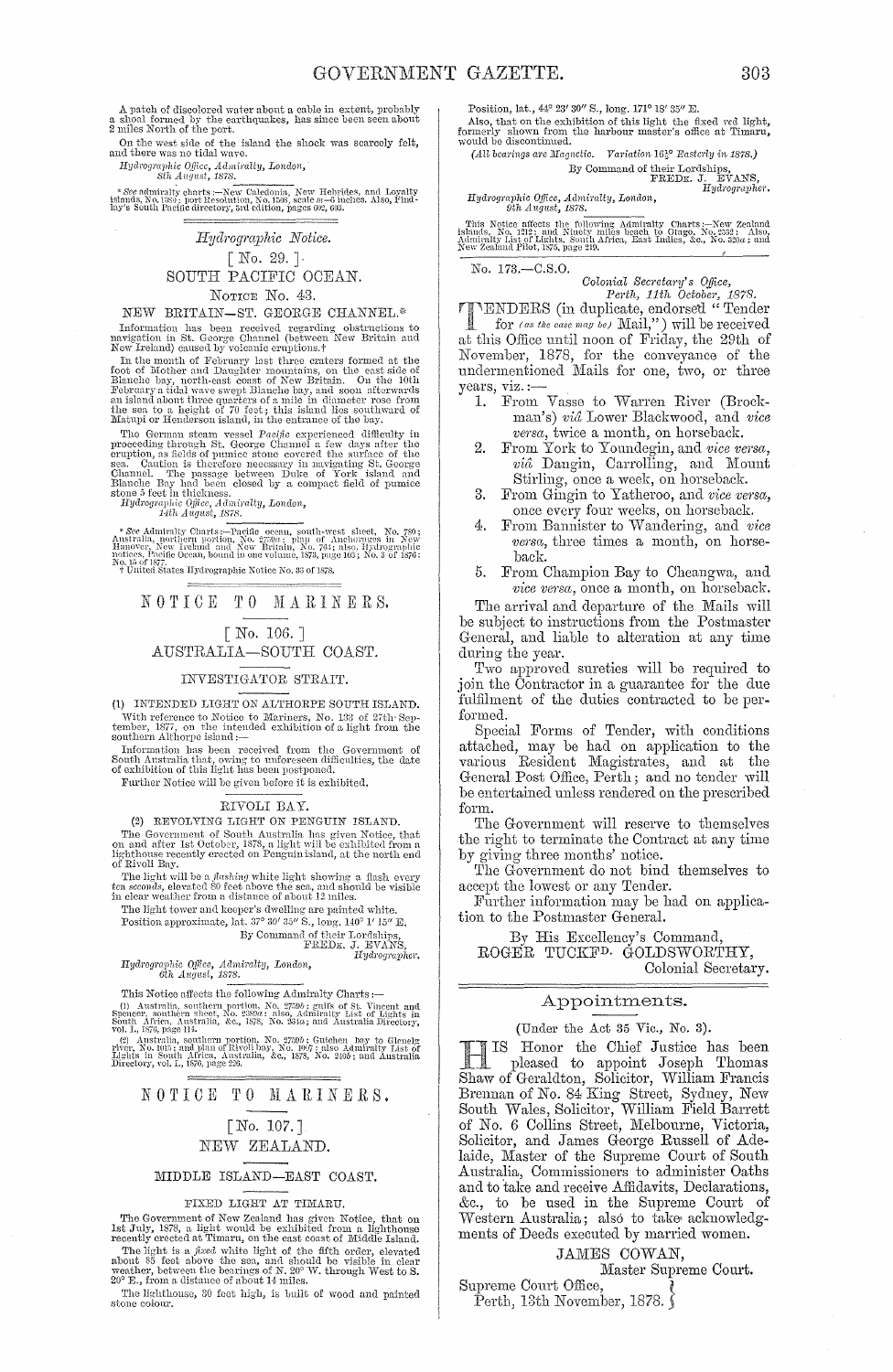# GOVERNMENT GAZETTE.

No. 201.-C.S.O.

Colonial Secretary's Office, Perth, 15th November, 1878.

IS Excellency The Governor directs the publication of the following Abstract of the Revenue and Expenditure of the Colony of Western Australia, for the Quarter ended 30th September, 1878, for general information.

By His Excellency's Command,<br>ROGER TUCKFD. GOLDSWORTHY,

Colonial Secretary.

#### Abstract of the Revenue of the Colony of Western Australia, for the Quarter ended September 30th, 1878.

Abstract of the Expenditure of the Colony of Western Australia, for the Quarter ended September 30th, 1878.

| HEADS OF REVENUE.                                             | AMOUNT. |                |                | HEADS OF SERVICE.                                                                | AMOUNT. |              |                  |
|---------------------------------------------------------------|---------|----------------|----------------|----------------------------------------------------------------------------------|---------|--------------|------------------|
|                                                               | £       | $s_{\bullet}$  | $d_{\bullet}$  |                                                                                  | £       | $s_{\star}$  | $\overline{d}$ . |
| Customs                                                       | 20232   | 8              | 9              | Civil List Schedule G., 33rd Vict., {<br>$\text{No}$ 13 and $\sim$ 14 and $\sim$ | 970     | $\Omega$     | $\theta$         |
| <b><i>Contractor Commission Commission</i></b><br>Harbor Dues | 633     | 6              | $\bf{0}$       | His Excellency The Governor                                                      | 73      | 9            | $\theta$         |
| Land Sales<br>$\cdots$                                        | 1169    | 14             | $\bf{0}$       | The Legislature                                                                  | 218     | 8            | $\overline{4}$   |
| Land Revenue                                                  | 981     | 13             | 6              | Colonial Secretary's Department.                                                 | 212     | 12           | $\overline{4}$   |
| Rents (exclusive of Land)<br>$\cdots$                         | 66      | 10             | $\Omega$       | Treasury                                                                         | 125     | 19           | 11               |
| Transfer Duties<br>$\sim$ 100 $\sim$ 100 $\sim$               | 59      | $\mathbf{0}$   | $\theta$       | Treasury<br>Audit Department                                                     | 205     | $\Omega$     | $\theta$         |
| Licenses                                                      | 141     | 9              | $\theta$       | Land Titles do. $\ldots$                                                         | 212     | 10           | $\theta$         |
| Postages $\ldots$ $\ldots$                                    | 2002    | 7              | 10             | $\text{do.}$ $\ldots$ $\ldots$<br>Registry                                       | 55      | $\theta$     | $\theta$         |
| Commission on Money Orders                                    | 26      | 4              | $\Omega$       | $Suryey$ do.                                                                     | 1219    | 12           | 3                |
| Telegrams                                                     | 801     | 7              | 7              | Office of Works<br><b>Sand Control</b>                                           | 385     | 16           | 5                |
| Fines, Forfeitures, and Fees of Court                         | 552     | 16             | $\overline{4}$ | Geraldton and Northampton Railway                                                | 6022    | $\mathbf{1}$ | 10               |
| Rottnest Native Penal Farm                                    | 217     | 13             | $\mathbf{1}$   | Customs Department<br>$\cdots$                                                   | 979     | 9            | 6                |
| Fees of Office<br>and the company of the same                 | 402     | 18             | $\mathbf{0}$   | Postal and Telegraph Department                                                  | 5340    | 8            | 8                |
| Sale of Government Property                                   | 120     | 13             | $7 -$          | Harbor and Light<br>do.                                                          | 953     | 15           | 5                |
| Reimbursements                                                | 620     | $\theta$       | $\overline{2}$ | Administration of Justice                                                        | 2471    | $\mathbf{1}$ | 9                |
| Railway Receipts<br>and the company of the season             | 73      | 6              | 3              | Medical Department                                                               | 1577    | 18           | 7                |
| Contributions under Scab Ordinance                            | 18      | 0              | $\bf{0}$       | $do. \ldots \ldots$<br>Police <sup>1</sup>                                       | 5196    | 4            | 4                |
| Penalties under<br>do.                                        | 13      | 5              | 6              | do.<br>Gaols                                                                     | 1196    | 3            | 6                |
| Royalty on Guano                                              | 317     | $\overline{3}$ | $4\phantom{1}$ | Rottnest Penal Establishment                                                     | 465     | 4            | 3                |
| Special Receipts                                              | 5       | 6              | 11             | Government Printing Department                                                   | 364     | 7            | 6                |
| Special Revenue North District                                | 147     | 5              | $\Omega$       | Inspectors of Sheep                                                              | 312     | 10           | $\theta$         |
| Refunds                                                       | 188     | $\overline{2}$ | $\overline{2}$ | $\mathbb{E}{\rm d}\bar{\mathbf{u}}$ cation $\cdots$                              | 2388    | 4            | 4                |
| $\operatorname{Interest}$                                     | 438     | $\mathbf{1}$   | $\theta$       | Poor House and Charitable Allowances                                             | 1404    | 6            | 3                |
| Miscellaneous Services<br>$\cdots$                            | 171     | $\mathbf{2}$   | 6              | Immigration<br>$\ddotsc$                                                         | 31      | 7            | 1                |
|                                                               |         |                |                | Pensions . $\cdots$                                                              | 351     | 15           | $\overline{2}$   |
|                                                               |         |                |                | Ecclesiastical Services                                                          | 866     | $\Omega$     | $\theta$         |
|                                                               | 29399   | 15             | 3              | Works and Buildings<br>Roads and Bridges                                         | 1976    | 1            | 1                |
| Commissariat Chest on Account)                                | 3250    | $\Omega$       | $\mathbf{0}$   | $\ldots$                                                                         | 3092    | 5            | 6                |
| of Police and Magistracy                                      |         |                |                | Miscellaneous Services                                                           | 5576    | 15           | 9                |
|                                                               |         |                |                | Aborigines                                                                       | 229     | 3            | 1                |
|                                                               |         |                |                |                                                                                  | 6000    | $\Omega$     | $\theta$         |
| $T$ OTAL                                                      | 32649   | 15             | 3              | $Refunds$ , $\ldots$ , $\ldots$                                                  | 159     | 1            | 7                |
|                                                               |         |                |                | Interest on Loans                                                                | 3       | $\Omega$     | $\theta$         |
|                                                               |         |                |                |                                                                                  |         |              |                  |
| Audit Office, Perth, November 14th, 1878.                     |         |                |                | TOTAL                                                                            | 50635   | 13           | 5                |
|                                                               |         |                |                |                                                                                  |         |              |                  |

E. L. COURTHOPE, Auditor-General.

NOTE.-This Abstract includes the Receipts at Roebourne for 2 months.

Audit Office, Perth, November 14th, 1878. E. L. COURTHOPE, Auditor-General.

NOTE.-This Abstract includes the Expenditure at Roebourne for 2 months.

WESTERN AUSTRALIA.

#### Meteorological Observations for the week ending 14th November, 1878, (inclusive).

WIND Registered by Mr. Forsyth, Harbor Master, at Arthur's Head, Fremantle; altitude above the sea<br>55 feet, in Latitude 32° 02' 14" S., Longitude 115° 45' 12" E.<br>The other instruments registered are placed in the grounds

MALCOLM FRASER, Surveyor General.

| Week<br>ending.  | BAROMETER:<br>Mean Reading<br>corrected, and re-<br>duced to sea level.<br>and 32 deg, Fah. | THERMOMETERS IN SHADE. |               | RADIATION<br>THERMO-<br>METERS. |               | WIND.              |                    | <b>DEGREE</b>         |                                                      | Mean<br>mt.           | <b>EVAPOR-</b>                                            |                           |                                                        |                                          |
|------------------|---------------------------------------------------------------------------------------------|------------------------|---------------|---------------------------------|---------------|--------------------|--------------------|-----------------------|------------------------------------------------------|-----------------------|-----------------------------------------------------------|---------------------------|--------------------------------------------------------|------------------------------------------|
|                  |                                                                                             |                        | Dry.          |                                 | Wet.          |                    | Terres-l<br>trial. | RAIN:<br>Amount<br>in | Horizontal<br>velocity in<br>miles, per<br>24 hours. | General<br>direction. | OF<br>HUMIDITY.<br>Saturation<br>$=100$ : mean<br>amount. | CLOUD:<br>Mean<br>amount. | $\cdots$<br>$_{\rm m}^{\rm H}$<br>ಂದ<br>S <sub>2</sub> | ATION:<br>Amount<br>$\frac{in}{inches.}$ |
|                  |                                                                                             | Naxi-<br>mum.          | Mini-<br>mum. | Maxi-<br>mum.                   | Mini-<br>mum. | Solar.             |                    | inches.               |                                                      |                       |                                                           |                           |                                                        |                                          |
| 14 <sub>th</sub> | 30.089                                                                                      | 79.7                   | 57.8          | 72.1                            |               | $570$ $1380$ $510$ |                    | 0.06                  | 639.51                                               | S.W.                  | 73                                                        | 2.4                       | 6.8                                                    | 1.70                                     |

Thermometers in shade.  $\left\{\begin{array}{ll} \text{Maximum } \text{Dry} & \text{84-8 10th} \\ \text{Minimum } \text{Dry } & \text{47-3 14th} \end{array}\right.$ Highest reading of Barometer 30.318 14th Lowest do. do. 29.949 12th

The Observations are taken at 10 a.m., (excepting Barometer, which is registered at 12 a.m.)

M. A. C. FRASER, Observer.

304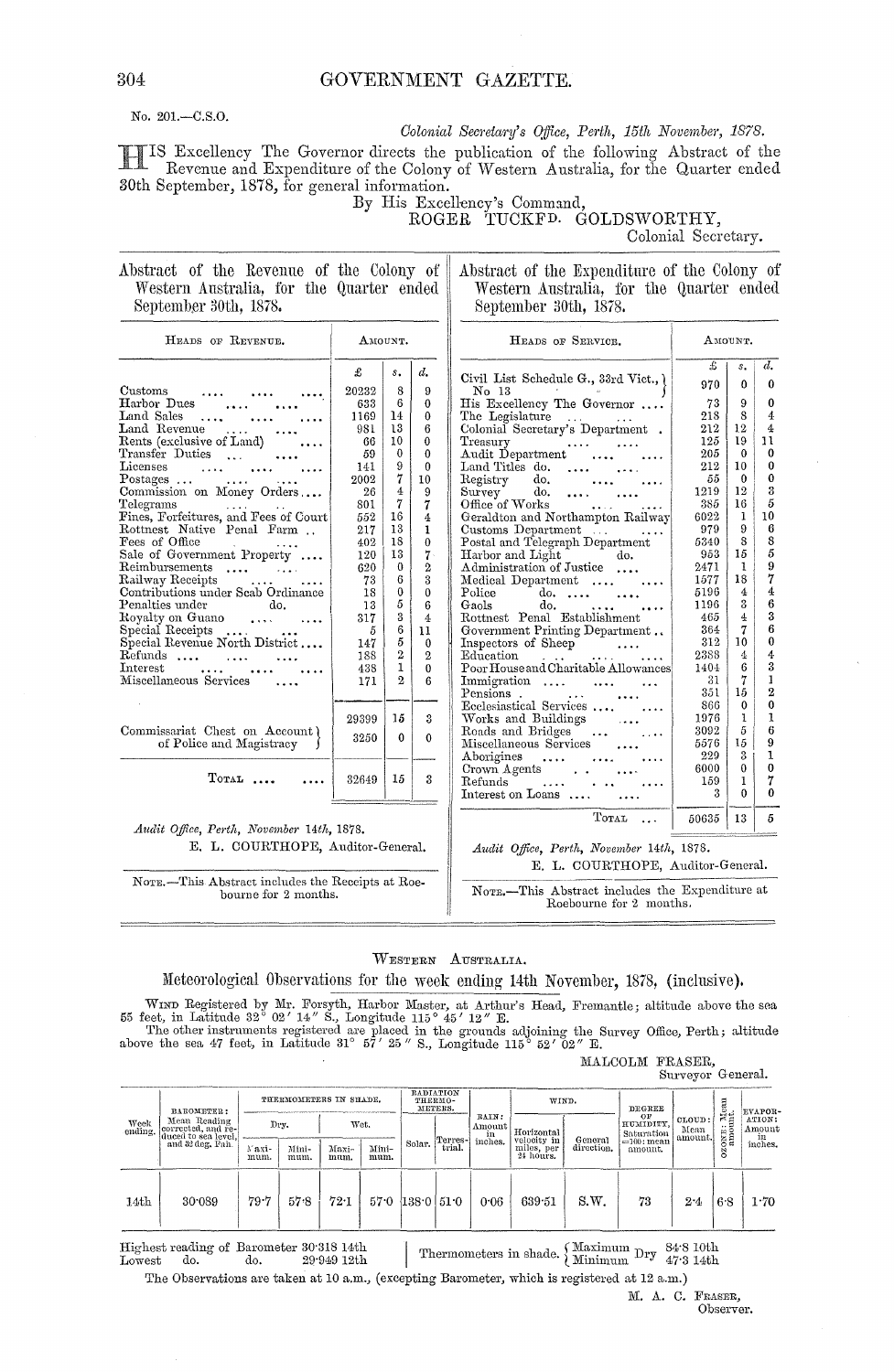No.  $202 - C.S.O.$ 

Colonial Secretary's Office, Perth, 15th November, 1878.

IS Excellency The Governor directs the publication of the following General Abstract of the Averson Amount of the Liabilities and Amount of the Times the Average Amount of the Liabilities and Assets of the National Bank of Australasia, for the Corporation generally, for the Quarter ended 30th September, 1878.

#### By His Excellency's Command,

#### ROGER TUCKF<sup>D.</sup> GOLDSWORTHY, Colonial Secretary.

GENERAL ABSTRACT, shewing the Average Amount of the LIABILITIES and ASSETS of the NATIONAL BANK OF AUSTRALASIA, for the Corporation generally, taken from the several Weekly Statements during the Quarter, from the 1st July to the 30th September, 1878.

| LIABILITIES.                                                                                            | AMOUNT.                                                 |                                             | ASSETS.                                                                                                                                                                                                                                                      | AMOUNT.                | TOTAL.                                                            |
|---------------------------------------------------------------------------------------------------------|---------------------------------------------------------|---------------------------------------------|--------------------------------------------------------------------------------------------------------------------------------------------------------------------------------------------------------------------------------------------------------------|------------------------|-------------------------------------------------------------------|
| Not bearing Interest<br>Notes in<br>Circulation<br>Bearing Interest<br>Not bearing Interest<br>Bills in | £<br>s. d.<br>$\overline{1}$<br>$22 - 22$<br>22, 22, 22 | £<br>s. d.<br>296044 11<br>-8<br>35462 11 6 | Coined Gold and Silver and other)<br>Coined Metals<br>Gold and Silver in Bullion or Bars<br>$\ddotsc$<br>Government Securities<br>$\cdots$                                                                                                                   | £<br>s. d.<br><br><br> | £<br>s. d.<br>446163 12 6<br>5 1<br>20304<br>$0 \quad 0$<br>25000 |
| Circulation<br>Bearing Interest<br>Balances due to other Banks<br>Mot bearing Interest<br>Deposits      | 55.55<br>$\rightarrow$<br>939892 16 11                  | 23929 19 8                                  | Landed Property, Premises, &c.<br>Notes and Bills of other Banks<br>Balances due from other Banks<br>Amount of all Debts due to the Bank,<br>including Notes, Bills of Exchange,<br>and all Stock and Funded Debts of<br>every description, excepting Notes, | <br><br>               | 98006 15 10<br>33717<br>8 2<br>6 <sub>6</sub><br>42351            |
| Bearing Interest    1792035 7 11                                                                        |                                                         | 2731928 4 10                                | Bills and Balances due to the said<br>Bank from other Banks                                                                                                                                                                                                  |                        | 3531252 18 3                                                      |
| Total Amount of Liabilities                                                                             |                                                         | 3087365<br>-8                               | Total amount of Assets                                                                                                                                                                                                                                       |                        | 4196796<br>64                                                     |

Amount of the Capital Stock paid up at the close of the Quarter ended 30th September, 1878 ...... £800,000 Rate of the last Dividend declared to the Shareholders,  $12\frac{1}{2}$   $\psi$  cent.  $\psi$  annum. Amount of the last Dividend declared

JOSEPH SMYTH, Manager.

Perth, 13th November, 1878.

I, JOSEPH SMYTH, make oath, that to the best of my knowledge and belief, the foregoing Abstract<br>is a true and faithful Account of the Average Amount of Assets and Liabilities of the above Bank for the<br>Corporation generally Sworn before me at Perth,

this 13th day of November, 1878. ) MAITLAND BROWN, Justice of the Peace.

JOSEPH SMYTH.

#### Department of Public Works, Perth, 7th November, 1878.

TIMENDERS (Separate endorsed "Tender for Alterations and Popolitical Contractors Alterations and Repairs to Public Buildings York, Newcastle, or Northam, as the case may be)<br>will be received at this Office until noon of Monday, the 2nd December, from persons willing to undertake the Alterations and Repairs to Public Buildings at York, Newcastle, or Northam.

Tenders in each case to state the shortest time required to complete the work.

The Government do not bind themselves to accept the lowest or any tender, and will<br>require the guarantee of two responsible persons for the due performance of the Contract.

Forms of Tender may be had on application to the various Resident Magistrates, and at the Public Works' Office, Perth, where Plans, Specifications, Conditions, and full particulars can be obtained.

No tender will be entertained unless on the prescribed form.

JAS. H. THOMAS, Director of Public Works.

Crown Lands' Office, Perth, 25th October, 1878. NOTICE TO PASTORAL LESSEES. THE attention of Lessees and Licensees of Crown Lands is called to the following particulars in the New Land Regulations proclaimed September 14th, 1878:-

- 1. The minimum acreage of First Class Pastoral Lands for which Licenses can be granted under the New Land Regulations being 3,000 acres, no renewals of existing Licenses which<br>are under this quantity will be granted for 1879, except in cases where from the interference of the boundaries of other holdings the area cannot be increased; in all other cases fresh licenses of not less than 3,000 acres will have to be procured.
- 2. In the Second Class Lands, Leases only are now granted and in blocks of not less than 20,000 acres. Present License holders under Class II will therefore at the beginning of next year have to apply for Leases instead<br>of renewals of Licenses.
- 3. Failure of payment of rent by the 1st March in any year for any Lease or License (except Mineral Leases which are specially provided for), causes the<br>forfeiture of such Lease or License<br>without the privilege of afterwards making such payment with the addition of a fine.

JOHN FORREST,

Acting Commissioner of Crown Lands.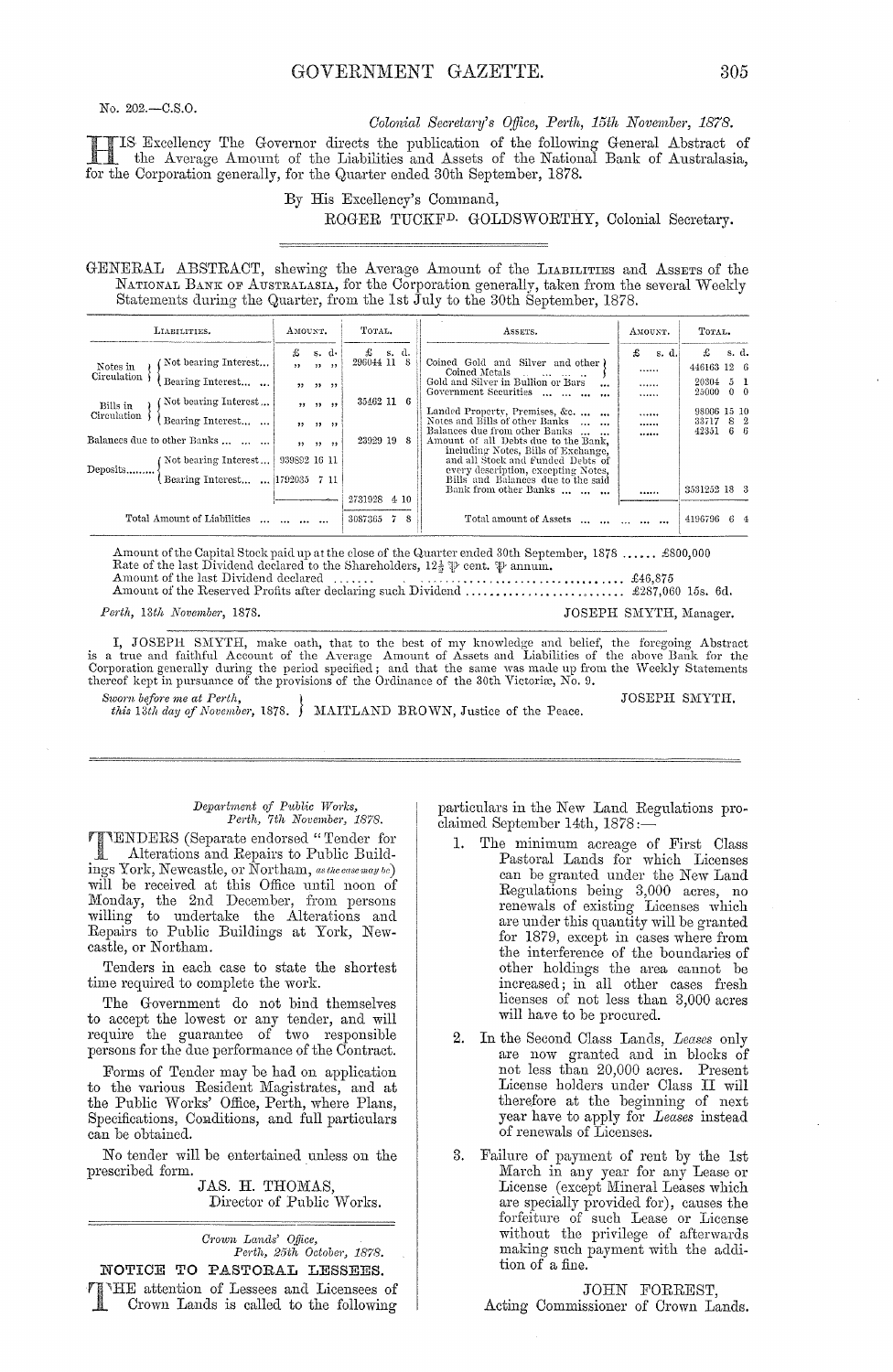# Tenders for Annual Contracts for the Year 1879.

No. 189.-C.S.0.

*Colonial Secretary's Office, Perth, 6th November, 1878.* 

ENDERS FOR COLONIAL AND CONVIOT SERVIOE, (endorsed "Tender for ........." as the case may be) will be received at this Office until noon of MONDAY, the 16th DECEMBER, 1878, from persons willing' to Oontract for the performance of the following Services during the year  $1879:$ 

#### 1. GENERAL SUPPLIES

Of the following articies at the undermentioned Stations; to be delivered in such quantities and at such times as may be required:-

At Perth, Fremantle, Albany, Bunbury, York> Newcastle, Champion Bay, Guildford, Busselton, Williams, and Rottnest Island:

Fresh Meat, @ per lb.

Salt Beef, @ per lb.

20 per cent. Flour, @ per lb., and @ per ton of  $2\bar{2}40$  lbs.

Fine Flour, @ per lb.

Bread made from 20 per cent. Flour, @ per lb.

Ditto from Fine Flour, @ per lb.

Tea, Sago, Blue, Soda, Candles, Sugar, Oatmeal,<br>Linseed Meal, Starch, Potatoes, Candle wick,<br>Cotton wick, Kerosene wick, Rice, Soap, Tobacco, Salt, Bran, Coffee, Coffee Ground, Hops, Arrow-root, Butter, Pepper, Mustard, Cheese, Vegetables, and Raisins, @ per lb.

Sheeting Calico, @ per yard.

Separate samples of all but Meat and Vegetables must accompany tenders for each service.

Gin, Brandy, Wine, Porter (Bottled), Vinegar, Lime Juice, Milk, @ per gallon; Colza, Kerosene, and Whale Oil, @ per gallon.

Pipes, @ per dozen.

Eggs, @ per dozen.

Leeches, @ per dozen.

Coir for beds, @ per cwt.

- Firewood, @ per cord of 128 feet, to consist of Banksia, to be delivered and stacked by the Contractor when and where required, and subject to measurement on delivery.
- Firewood for Rottnest to be Banksia wood, in billets of 9 inches diameter and three feet in length.
- Firewood for Breaksea Island, King George's Sound, to be @ per cord delivered on the Island.
- Firewood for Fremantle to be @ per cord, delivered at the Government Jetty, North Fremantle.

The Government reserves the right to cancel the Contract for Meat at the end of March, 1879, if it thinks it desirable to do so.

Tender to be endorsed " Tender for General Supplies *f01'* 1879."

 $2 - FORAGE$ 

For such Horses as may be employed in the Service during the year 1879, at Geraldton, Fremantle, and Perth :-

Hay, @ per ton.

Barley, @ per bushel.

Bran, @ per lb.

The daily ration of each horse is 18lbs. of Hay, and<br>9lbs. of Corn; and Tenders must state the rate per<br>diem for each horse. The forage must be delivered<br>at the Contractor's expense, and at such places in the<br>district as t month's supply.

Tender to be endorsed " Tender for Forage."

#### 3. - CARTAGE

That may be required at Perth and Fremantle, during the year 1879.

Tenders must state the rate per trip and per day, for one, two, or three-horse teams respectively.

Tender to be endorsed " Tender for Cartage."

#### $4 - TRANTSPORT$

Between the undermentioned places during the year 1879:-

Perth and Fremantle, and *vice versa*.

Fremantle and Rottnest, and *vice versa*.

Perth and Rottnest, and *vice versa.* 

Tenders to state the price per ton, and per head for passengers.

Tender to be endorsed " Tender for Transport."

#### 5. SWEEPING CHIMNIES

During the year 1879, at Perth, Fremantle, Champion Bay, and Albany.

Tender to be endorsed "Tender for Sweeping Chim*nies."* 

#### 6. - CESS PITS.

To empty Cess Pits and Dry Earth Closets during the year 1879, at Perth, Fremantle, Albany, Bunbury, Vasse, York, Toodyay, and Champion Bay.

Tender to be endorsed " Tender for Cess Pits."

Tenders for Oonvict Service are required for Fremantle Station only.

The Government does not bind itself to accept the lowest or any tender for any of the above-named services, and reserves to itself the right of accepting a portion of a tender.

The whole of the supplies to be of unexceptionable quality, and subject to approval or rejection by officers or persons duly deputed by the Government.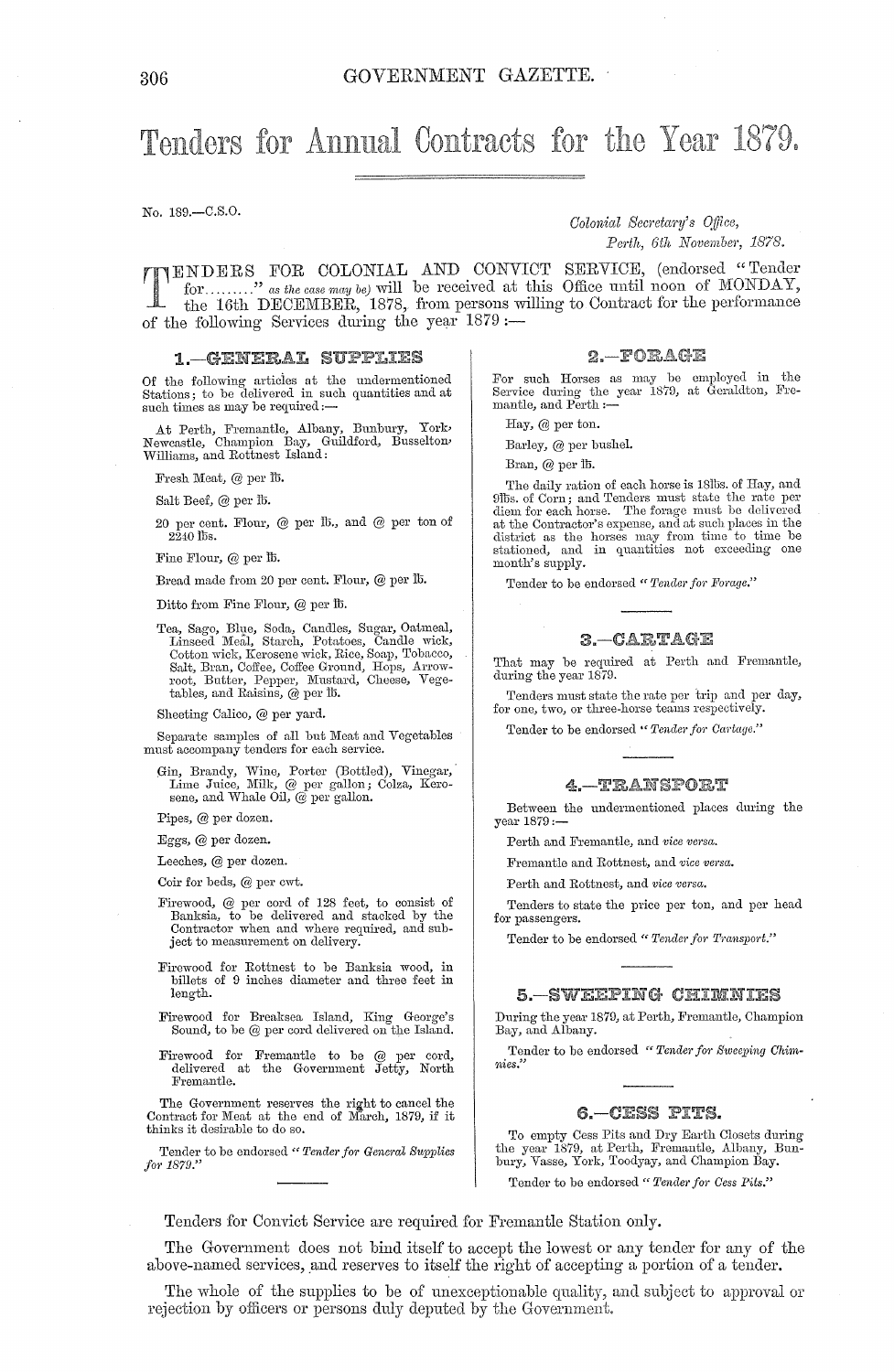### Fenders for Annual Contracts for the Year 1879.-(Continued.)

The flour to be warranted to keep good for six months after delivery.

Fresh Meat to he delivered daily, when the Government or its representative may consider it practicable, and in proportion of three days' supply of Mutton to four days' supply of Beef per week, or alternate days of each. vVhen Beef is issued, fore and hind quarters, or portions thereof, are to be delivered alternately; six inches at least to be cut off the hough and neck bones. Mutton to be delivered in carcasses, excluding heads, necks, shanks helow the knee, and hough joints.

The supplies to be delivered at such places and times as may be required by the Government or persons deputed hy it.

The ordinary ration of Vegetahles to consist of lID. of Potatoes; hut when demanded by the Government, and in season, the following equivalents must be supplied twice a week: Pumpkins, 2 lbs.; or Turnips, Carrots, or Cabbage,  $1\frac{1}{2}$ lbs.; or Onions,  $\frac{1}{4}$ lb., for every pound of Potatoes.

All supplies must be delivered in good and sound packages; Corn and Flour sacks, and Oil casks, will he returned to the Contractors; other packages will he retained free of charge.

The Contractors will be liable for any expense which may be incurred by the Government in consequence of the non-performance of their contracts.

Payments to he made monthly, and for general supplies for the quantities actually consumed in the month. .

No transfer of any Contract will be permitted, without the *previous consent* of the Government.

*Each Tender must bear the bona fide signatures of two responsible and approved sureties,* who will be required to be bound for the due performance of the Contract, under a penalty of ahout one-fourth of the estimated sum to be paid under each Contract. Parties are requested to he careful in drawing up their Tenders, which should be in strict conformity with this Notice.

Forms of Tender on Convict Service may he had on application to the Comptroller's Office, Fremantle, and on Colonial Service to the various Resident Magistrates, and at the Public Offices, Perth; and no tender will be entertained unless rendered on the prescribed form. It is not necessary to forward *duplicate* tenders; one tender form properly filled up and witnessed, both as regards the Contractor and his sureties, will suffice.

By His Excellency's Command,

ROGER TUCKFD. GOLDSWORTHY,

Colonial Secretary.

*Oolonial Secnta1'Y'* 8 *o.Uice, Pe1·th, 6th November, 1878.* 

**TENDERS FOR POLICE SERVICE** (endorsed "Tender for........." as the case may be) will be received at this Office until noon of MONDAY, the 16th DECEMBER, 1878, from persons willing' to contract for the performance of the following Services during the year  $1879$  :-

#### 1.—Annual Supplies for Police. for 1879.

Supply of such Saddlery, Stable Utensils, Bedding,<br>Rugs, Blankets, &c., for the use of the Police Depart-<br>ment, during the year ending the 31st December,<br>1879, as may from time to time be required by the Superintendent of Police.

Samples of each article must accompany Tenders.

On application at the Office of the Superintendent of Police, a list of the various articles required, together with the average annual consumption of each, can be seen.

Full particulars will be afforded by the Superintendent or Police.

Tender to be endorsed " *Tender for Annual Supplies for Police.*"

2. SHOEING POLICE HORSES At the undermentioned Police Stations during the year 1879:-

| Albany            | Greenough       |
|-------------------|-----------------|
| Albany Road, 131- | Kojonup         |
| mile Station      | Northam         |
| Beverley          | Northampton     |
| Bridgetown        | Newcastle       |
| Bunbury           | Perth           |
| <b>Busselton</b>  | Pinjarrah       |
| Champion Bay      | Roebourne       |
| * Dongarra        | Victoria Plains |
| Fremantle         | Williams River  |
| Guildford         | York            |

Tenders to state the rate per set, and for removes. Police Horses to be shod to the satisfaction of the Officer in charge of the District.

Horses not in the Police Force, but the property of the Local Government, must be shod at the same rate as Police Horses.

Tenders to be endorsed " Tender for Shoeing Horses."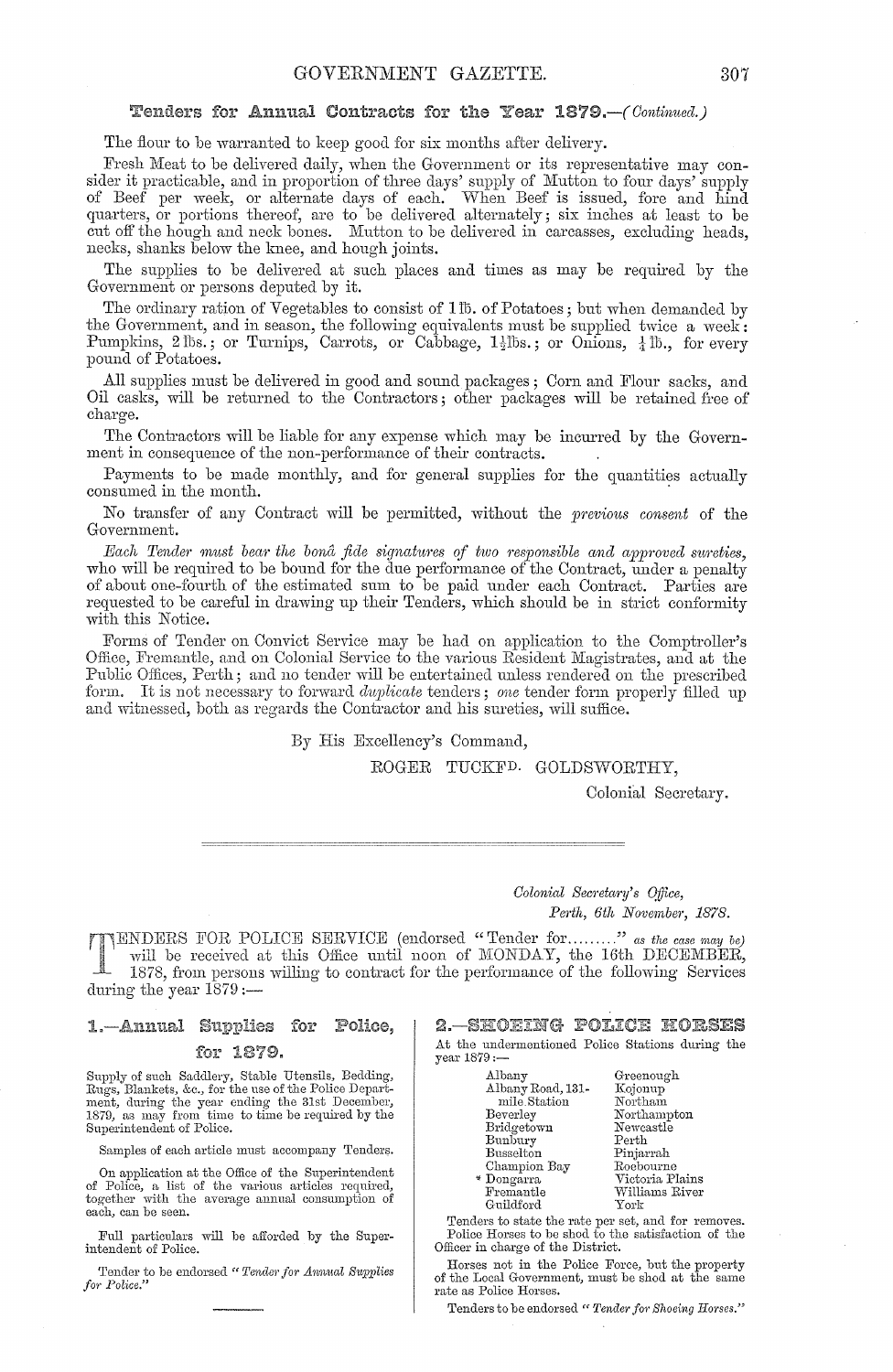#### Tenders for Annual Contracts for the Year 1879.-(Continued.)

#### 3. BARLEY or OATS for PO-LICE HORSES for 1879.

To be supplied in the undermentioned quantities, at the several Police Stations named, at per bushel of 50 fIls. **Bushels.** 

|                                                                        | busneis. |
|------------------------------------------------------------------------|----------|
| Albany                                                                 | 330      |
| Albany Road, 131 miles                                                 | 198      |
| Albany Road, 36 miles                                                  | 330      |
| Bannister                                                              | 330      |
| Bunbury                                                                | 198      |
| Blackwood, No. 1 Station                                               | 132      |
| Do.<br>Bridge                                                          | 132      |
|                                                                        | 132      |
| Busselton                                                              | 132      |
| Champion Bay                                                           | 264      |
| Dongarra                                                               | 198      |
| Esperance Bay                                                          | 132      |
| Fremantle                                                              | 198      |
| Guildford                                                              | 198      |
|                                                                        | 132      |
| Gordon River                                                           | 198      |
| Greenough                                                              | 198      |
| $\text{Harvey}$                                                        | 132      |
|                                                                        | 396      |
| Mandurah                                                               | 132      |
| Minninup                                                               | 132      |
| Mount Barker                                                           | 330      |
| Northampton                                                            | 264      |
| Northam                                                                | 132      |
| Newcastle                                                              | 132      |
|                                                                        | 990      |
| Pinjarrah                                                              | 132      |
| Victoria Plains                                                        | 132      |
| Williams River                                                         | 396      |
|                                                                        | 132      |
| Youndegin                                                              | 132      |
| Sharks Bay, delivered at {                                             | 132      |
| Roebourne, to be delivered on {                                        | 330      |
| Mount Wittencom Station, $\sum_{\text{East of } \text{Champion Bay}} $ | 264      |

The Barley or Oats to be delivered at the Con-tractor's expense on or after 1st January, 1879, in such quantities of not less than one quarter of the whole and not exceeding the whole of the above weights, and at such times only at the above-named Stations, as may be demanded in writing by the officer in charge of such Stations.

The Government does not bind itself to take from the Contractor the whole quantity tendered to be supplied, unless demanded in writing as above.

Tender to be endorsed " Tender for Barley or Oats  $for$  Police Horses."

4. HAY for POLICE HORSES. for 1879.

Good Sown Wheat or Oat Hay, to be supplied at the several Police Stations named, at per ton of  $2240$   $\overline{\text{b}}\text{s}$ .

|                                              | Tons. |
|----------------------------------------------|-------|
|                                              | 15    |
| Albany Road, 131 miles                       | 9     |
| Albany Road, 36 miles                        | 15    |
| Bannister                                    | 15    |
|                                              | 9     |
| Bunbury<br>Blackwood, No. 1 Station          | 6     |
|                                              | 6     |
|                                              | 6     |
| Busselton                                    | 6     |
| Champion Bay                                 | 12    |
|                                              | 9     |
| Esperance Bay                                | 6     |
| Fremantle                                    | 9     |
| Guildford                                    | 9     |
|                                              | 6     |
| Gordon River                                 | 9     |
|                                              | 9     |
| $\text{Harvey}$                              | 6     |
|                                              | 18    |
| Mandurah                                     | 6     |
| Minninup                                     | 6     |
| Mount Barker                                 | 15    |
| Northampton                                  | 12    |
|                                              | 6     |
| Newcastle                                    | 6     |
|                                              | 45    |
|                                              | 6     |
| Victoria Plains                              | 6     |
| Williams River                               | 18    |
|                                              | 6     |
|                                              | 6     |
| Sharks Bay, delivered at {                   | 6     |
|                                              |       |
|                                              | 15    |
| Champion Bay<br>Roebourne, delivered on Fre- |       |
| Mount Wittenoom Station, ?                   | 12    |
| East of Champion Bay                         |       |

The Hay to be of first-rate quality, and delivered<br>at the Contractor's expense on or after January 1st,<br>1879, in such quantities of not less than one ton and not exceeding the whole of the above weights, and at such times only at the above-named Stations, as may be demanded in writing by the officer in charge of such Stations, and to be subject to approval on delivery.

The Government does not bind itself to take from the Contractor the whole quantity tendered to be supplied, unless demanded in writing as above.

Tender to be endorsed " Tender for Hay for Police *H01'ses."* 

## 5.-For the Supply of Bedding to the above Stations and the removal of the Manure therefrom.

The Government does not bind itself to accept the lowest or any tender for any of the above-named services, and will in each case require the guarantee of two responsible persons for the due performance of the Contract.

Forms of Tender may be had on application to the various Resident Magistrates, and at the Public Offices, Perth; and no tender will be entertained unless rendered on the prescribed form. It is not necessary to forward *duplicate* tenders; *one* tender form properly filled up and witnessed, both as regards the Contractor and his sureties, will suffice.

By His Excellency's Command,

ROGER TUCKFD. GOLDSWORTHY,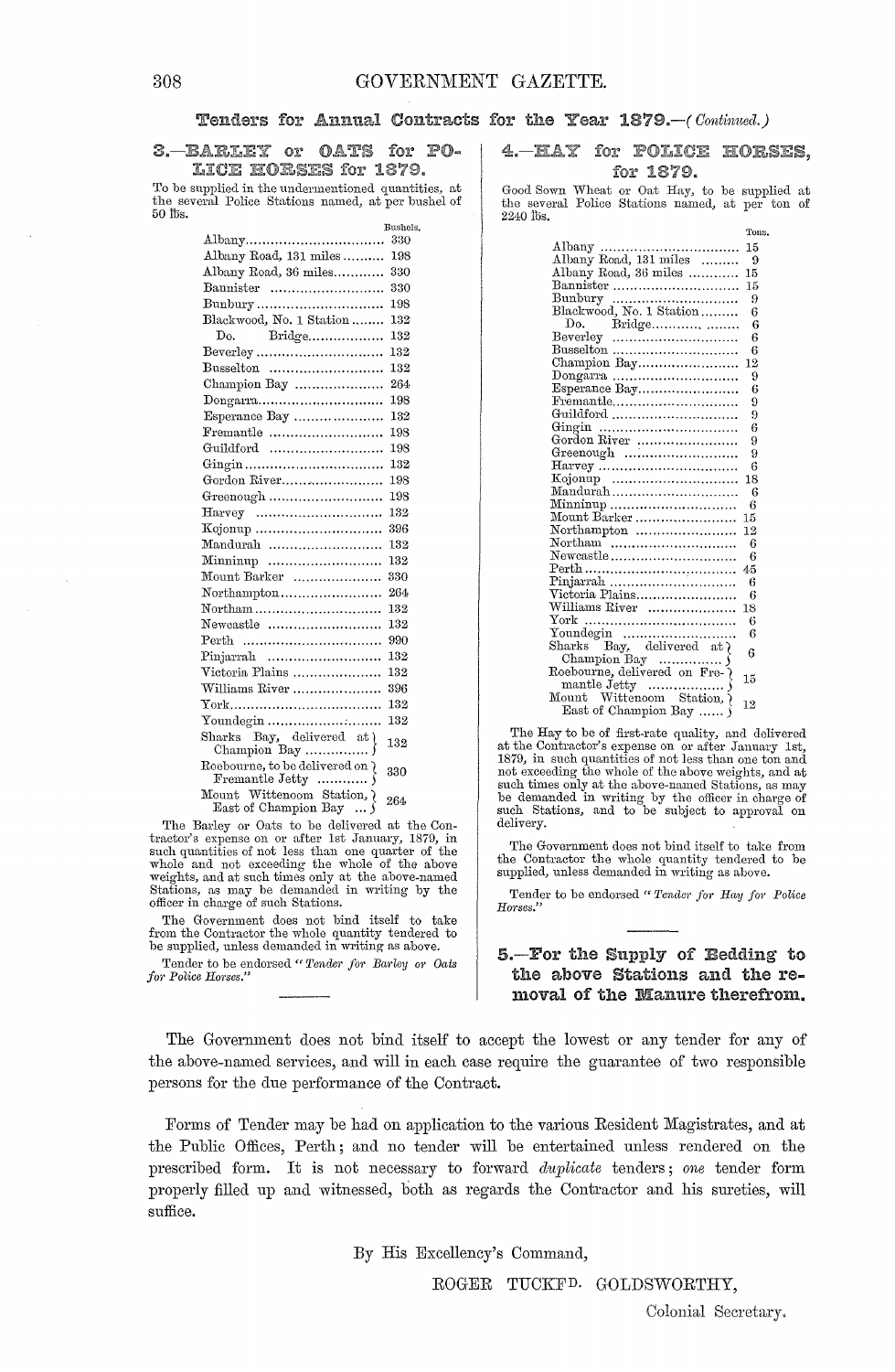### GOVERNMENT GAZETTE. 309

# LAND SALES.

*C1'own Lands' Office, Perth, 18th November, 1878.*  HE undermentioned Allotments of Land will be offered for Sale, at Public Auction, on the date and at the place specified in the Schedule below, at one o'clock, p.m.

SCHEDULE.

| Date of Sale.            | Place of Sale.                                        | Description of Lot.                                           | Number of Lot.                                                                                                | Quantity.<br>r.<br>p.<br>a. | Upset Price.                         |  |  |
|--------------------------|-------------------------------------------------------|---------------------------------------------------------------|---------------------------------------------------------------------------------------------------------------|-----------------------------|--------------------------------------|--|--|
| 1878.<br>5th Dec.<br>Do. | Geraldton<br>$\ddotsc$<br>Do.<br>$\cdots$<br>$\cdots$ | Northampton<br>Do.<br>Do.<br>$\cdots$<br>$\cdots$<br>$\cdots$ | $\ldots$ Town   137 $\ldots$ $\ldots$ $\ldots$  <br>138<br>$\mathcal{L}_{\mathbf{A}}$<br>$\cdots$<br>$\cdots$ | $1 \quad 0$                 | $\mathscr{L}12 \oplus \mathrm{lot.}$ |  |  |

JOHN FORREST, Acting Commissioner of Crown Lands.

# NOTIOE.

THE undermentioned person has applied at this office for a license to shoot "Wild Horses and Cattle," on the Moondyne Hills, in the Swan District, viz. :-

Francis Hastings ... For Self, John and Francis Hastings, jun.

ROWLEY C. LOFTIE, Resident Magistrate, Swan. Resident Magistrate's Office, Swan, Q

8th November, 1878.

*Oompb'ollm" s o.tfice, Fl'emctntle, 15th Novembel', 1878.* 

HIS Excellency the Governor has been pleased to revoke the Ticket-of-Leave of the undermentioned Convict:-

Reg. No. 5651 John McDonald

CERTIFICATES of Freedom have been issued to the undermentioned Convicts, whose sentences have expired:-

> Reg. No. 6149 John Smith "," 7152 John Howell","<br>"," 10002 George Godb 10002 George Godbold

JOHN F. STONE, Superintendent.

#### DEPARTMENT OF LAND TITLES.

#### $\frac{94}{1878}$  Transfer of Land Act, 1874.

TAKE NOTICE that George Frederick Glyde of Geraldton a clerk in the Government service has made application to be certificated as the owner of an estate in fee simple in the following parcels of land situate in the City of Perth-

Building Lots S27 and 28 as the same respectively are described in the maps and books of the Survey Office and are of record therein.

AND FURTHER TAKE NOTIOE that all other persons claiming to have any estate right title or interest in. the above parcels of land or in either of them ARE HEREBY REQUIRED to lodge with the Registrar of Titles on or before the 2nd day of December next a *caveat*  forbidding the same from being brought under the Act.

J. C. H. JAMES,

Commissioner of Land Titles.

I HEREBY give notice that I have applied to the Swan Roads Board for permission to close the road on the East side, and parallel with the Chittering Brook, running through my property.

JOHN O'NIEL.

#### Swan, 16th October, 1878.

9th November, 1878.

 $Department of Public Works, Railway Branch,$ 

*7th Odobe)', 1878.* 

HEREBY certify that the first thirty-one miles of the Geraldton and Northampton Railway may be safely used for goods and mineral traffic.

JAS. H. THOMAS,

Commissioner of Railways.

#### Perth Oity Oouncil.

STATEMENT made in pursuance of Section<br>
127 of "The Municipal Institutions' Act, 1876," showing' the monies received by the City Council during the year ended 31st of October, 1878, from the Special Rate levied under "The Perth Drainage Rate Act, 1875," and the application of such monies :—

| $\rm{DATE}$ .           | RECEIPTS.                                                                                            |              | Амоимт.        |             |
|-------------------------|------------------------------------------------------------------------------------------------------|--------------|----------------|-------------|
| 1877.                   |                                                                                                      | £            |                | s. d.       |
|                         | Nov. 30th.-To Rates collected during {<br>November                                                   | 37           | 5.             | $\bf{0}$    |
| 1878.                   |                                                                                                      |              |                |             |
|                         | Oct. $31st$ —, Rates collected from 1st)<br>December, $1877$ , to $\}$<br>$_{\text{date}}$           | 474 6        |                | 8           |
|                         |                                                                                                      | 511 11 8     |                |             |
| DATE.                   | DISBURSEMENTS.                                                                                       |              | Амоимт.        |             |
| 1877.                   |                                                                                                      |              | $\pounds$ s.d. |             |
|                         | Nov. 30th.—By amount paid to credit of<br>City Council General<br>$\rm Account$                      |              | 37, 5, 0       |             |
| 1878.                   |                                                                                                      |              |                |             |
| $\rm{July}$             | $6th$ —, Amount paid to Col-<br>lector for Commission                                                |              | 22 10          | $\mathbf 0$ |
|                         | Aug. 12th. $\rightarrow$ , Amount paid to Colo-<br>nial Treasurer                                    | 60           |                | 0           |
| $, \, \cdot$            | Do.<br>do.<br>do.<br>وو<br>$\mathbf{z}$                                                              | 240          |                | 0           |
|                         | Sept. $2nd -$ ,<br>$Do.$ do.<br>do.                                                                  | 70 -         | 0              | $\bf{0}$    |
| Oct.                    | $1st -$ ,<br>$Do.$ do. do.<br>$\dddot{\phantom{0}}$                                                  | $45^{\circ}$ | 0              | $\bf{0}$    |
| $\overline{\mathbf{z}}$ | 31st. $\overline{\phantom{a}}$ , Balance in hand, City $\overline{\phantom{a}}$<br>Council Treasurer |              | 36 16          | 8           |
|                         |                                                                                                      | 511 11       |                | 8           |

### S. H. PARKER,

Chairman.

Examined and found correct, November 8th, 1878.

J. T. REILLY,  $\left\{\right.}$  Auditors.<br>G. W. DENT,  $\left.\right\}$  Auditors.